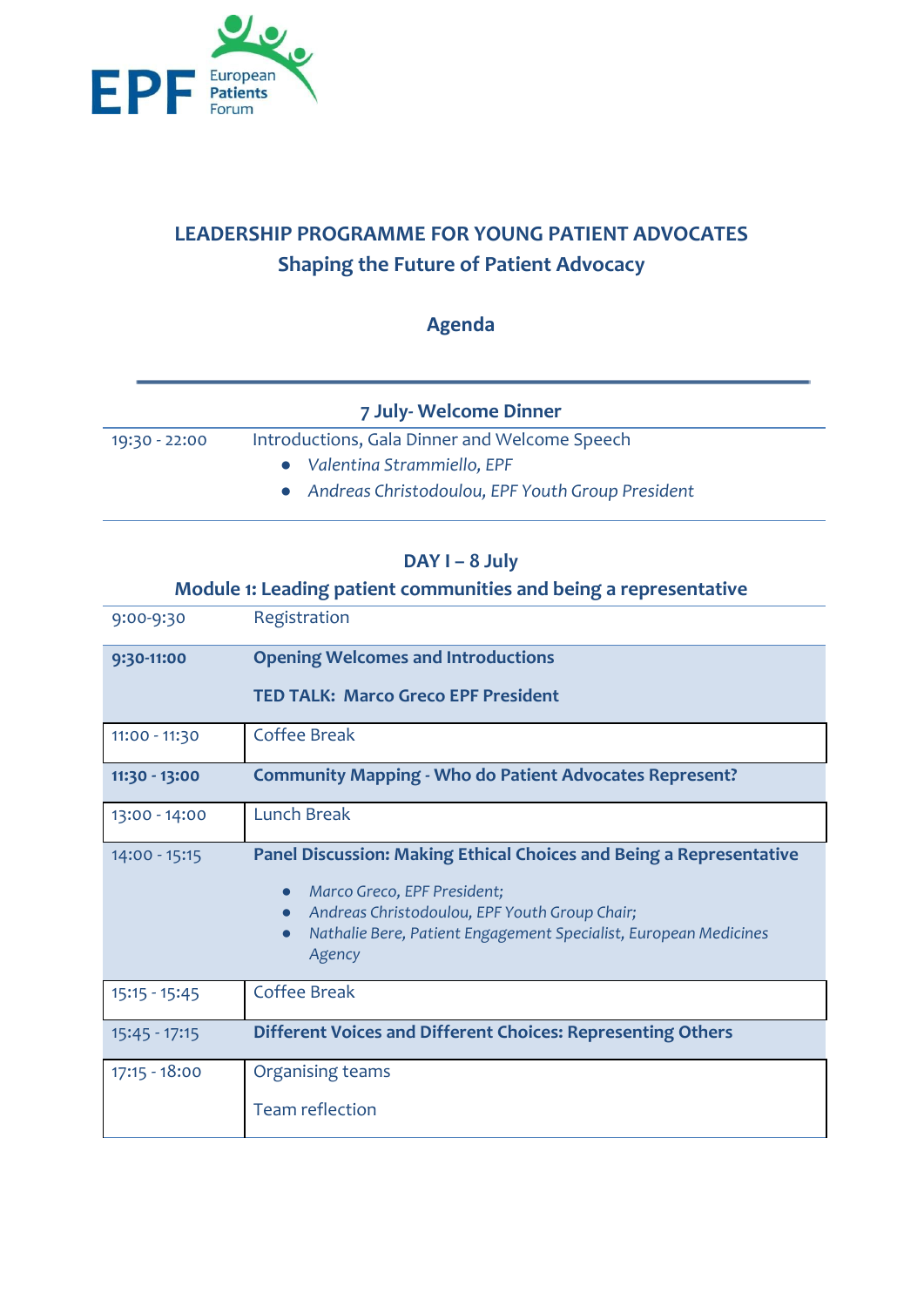

# **DAY II- 9 July Module 2: Transparency and Ethics in Advocacy**

| 9:30-11:00      | <b>Identifying Advocacy Goals</b><br><b>Knowing your Advocacy Expertise</b>                                             |
|-----------------|-------------------------------------------------------------------------------------------------------------------------|
| 11:00 - 11:30   | <b>Coffee Break</b>                                                                                                     |
| $11:30 - 12:30$ | Guest speaker: Neil Bertelsen on treading a careful path<br><b>Working with Patient Organisations - EPF Youth Group</b> |
| 12:30 - 13:30   | Lunch Break                                                                                                             |
| 13:30 - 15:00   | <b>Co-creating a Code of Ethics for Young Patient Advocates</b>                                                         |
| 15:00 - 15:30   | Coffee Break                                                                                                            |
| 15:30-17:00     | <b>Action Theatre: Using the Code of Ethics to Manage Ethical Conflicts</b>                                             |
| 17.00-17.45     | <b>Team Reflection</b>                                                                                                  |

**BBQ and Certificate Giving 19.30**